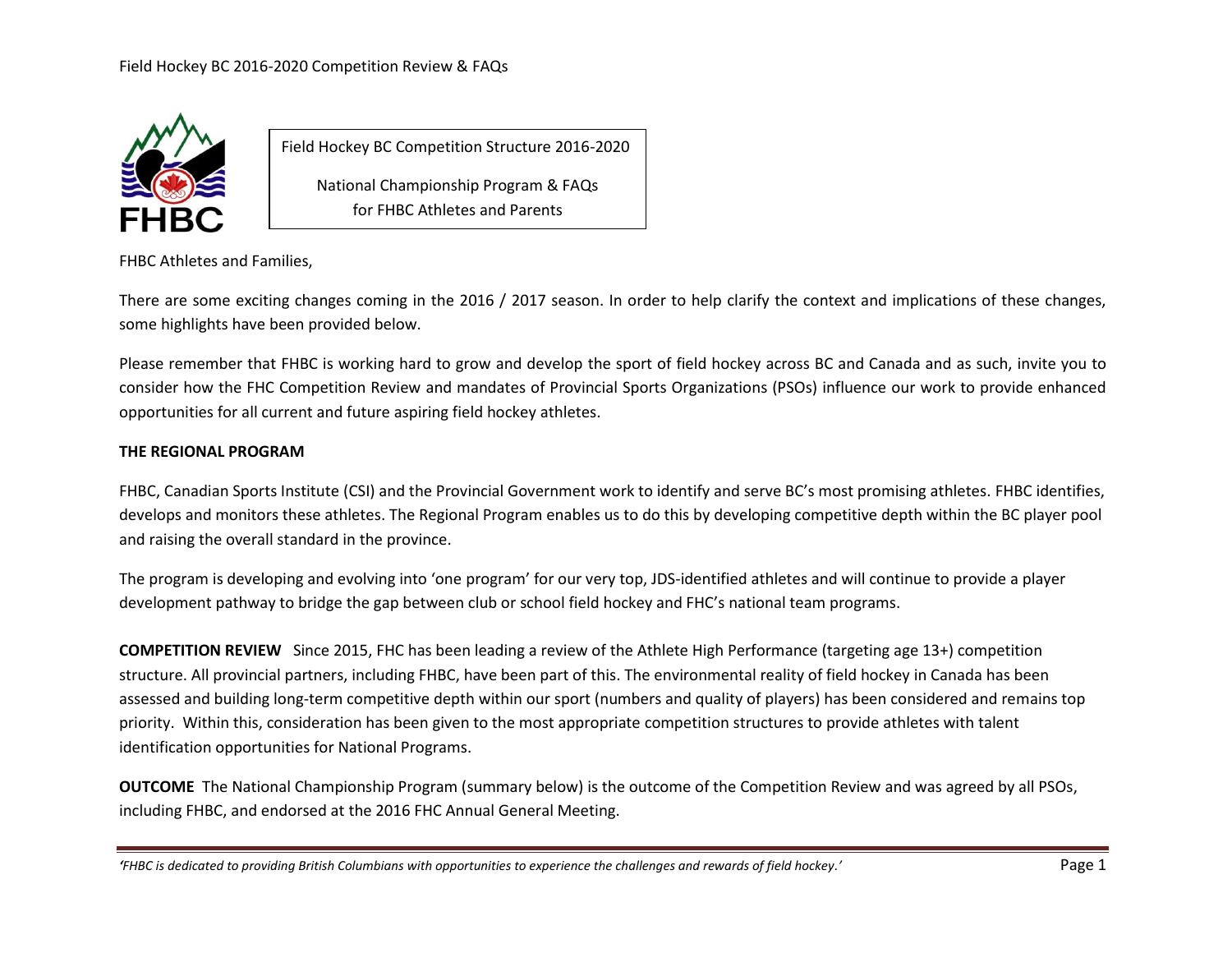### **NATIONAL CHAMPIONSHIP PROGRAM: 2017 and beyond**

The review of National Championship tournament designations (age division categories), team construct (regions) and hosting plans (tournament locations) has led to the proposed performance stream pathways (below).

| Program          |          | 2016             | 2017            | 2018            | 2019              | 2020            |
|------------------|----------|------------------|-----------------|-----------------|-------------------|-----------------|
| T <sub>2</sub> T | Age Div. | U16              | U15             | U15             | U15               | U15             |
|                  |          | $b.01-03$        | $b.02-04$       | $b.03-05$       | $b.04-06$         | $b.05-07$       |
|                  | Host     | Alberta          | <b>BC</b>       | Ontario         | West              | East            |
|                  | Team(s)  | <b>BC Blue</b>   | Island          | Island          | Island            | Island          |
|                  |          | <b>BC White</b>  | Mainland        | Mainland        | Mainland          | Mainland        |
|                  |          | <b>BC Yellow</b> | Select          | Select          | Select            | Select          |
| T <sub>2</sub> C | Age Div. | U18              | U18             | U18             | U18               | U18             |
|                  |          | $b.98-00$        | $b.99-01$       | $b.00-02$       | $b.01-03$         | $b.02-04$       |
|                  | Host     | Ontario          | <b>BC</b>       | Ontario         | East              | West            |
|                  | Team(s)  | <b>BC Blue</b>   | Island          | Island          | <b>Island Rep</b> | Island          |
|                  |          | <b>BC White</b>  | Mainland        | Mainland        | Mainland Rep      | Mainland        |
|                  |          | <b>BC Yellow</b> | Select          | Select          | Select            | Select          |
| L <sub>2</sub> W | Age Div. | n/a              | U23             | U23             | U23               | U23             |
|                  |          |                  | b. 98-94        | b. 99-95        | $b.00-96$         | $b.01-97$       |
|                  | Host     | n/a              | <b>BC</b>       | Ontario         | East              | West            |
|                  | Team(s)  | n/a              | <b>BC Blue</b>  | <b>BC Blue</b>  | <b>BC Blue</b>    | <b>BC Blue</b>  |
|                  |          |                  | <b>BC White</b> | <b>BC White</b> | <b>BC White</b>   | <b>BC White</b> |

Key implications for Team BC:

| <b>Change mandated by Competition Review</b> | Implications for FHBC / BC athlete pool / parent group                                    |  |  |
|----------------------------------------------|-------------------------------------------------------------------------------------------|--|--|
| The Train 2 Train National Championship      | All teams across Canada now playing with U15 players.                                     |  |  |
| will change from a U16 tournament to a       | No affect on FHBC's age groups. Program already aligned to U15 designation.               |  |  |
| U15 tournament.                              |                                                                                           |  |  |
| Boy's U18 T2C National Championships to      | This means that the India Club tournament in late June will not be the competitive        |  |  |
| be re-introduced in 2017.                    | peak for U18 boys. Instead, the Provincial Program will run into July, in line with other |  |  |
|                                              | Provincial Programs.                                                                      |  |  |
|                                              |                                                                                           |  |  |
|                                              |                                                                                           |  |  |

*'FHBC* is dedicated to providing British Columbians with opportunities to experience the challenges and rewards of field hockey.' Page 2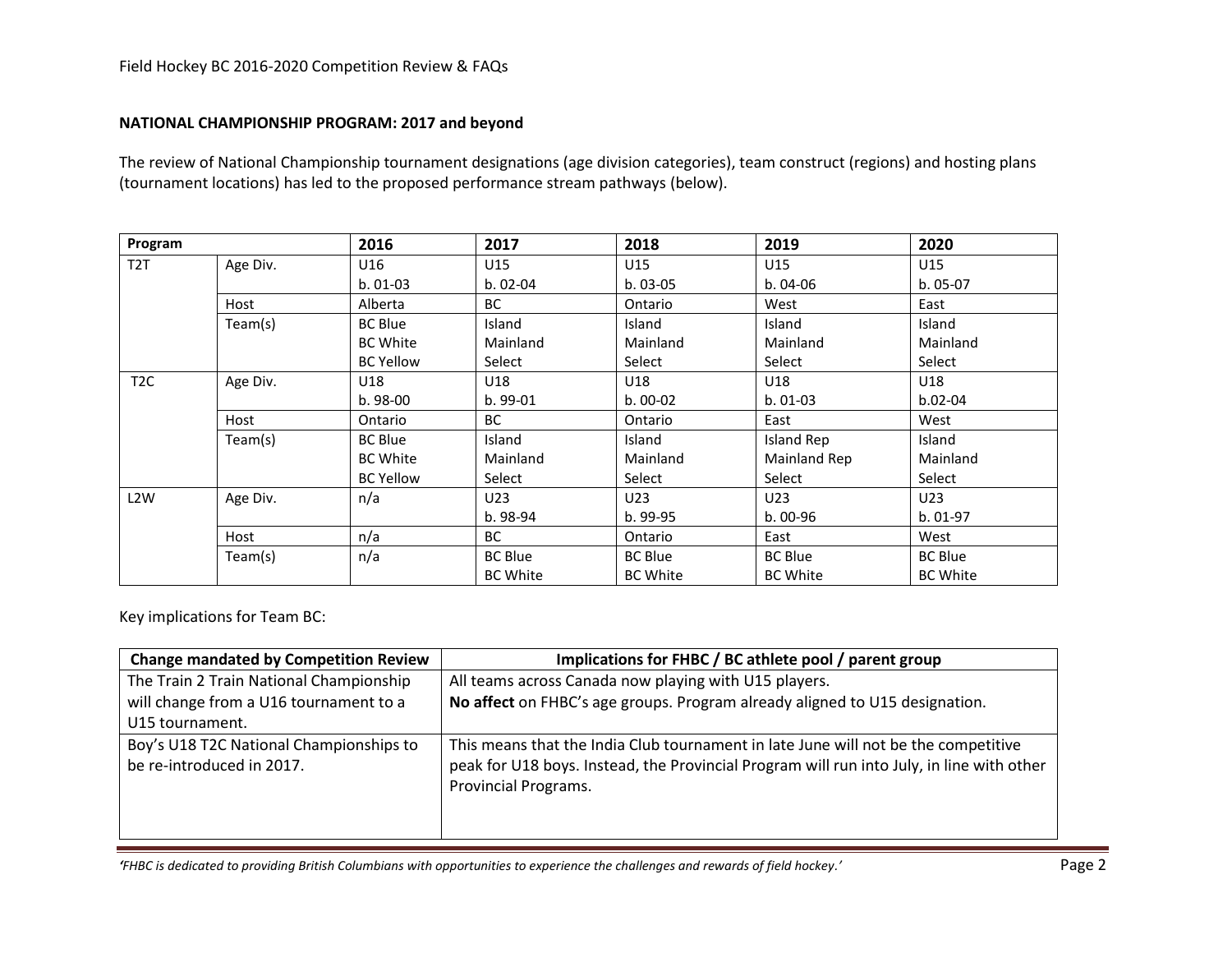| Men's and Women's U23 National              | This means there will be an appropriate competitive peak for our top over-18 year-old  |  |  |
|---------------------------------------------|----------------------------------------------------------------------------------------|--|--|
| Championships to be introduced in 2017.     | players. This opportunity provides training, competition and talent identification for |  |  |
|                                             | this age group.                                                                        |  |  |
| Regional teams will be constructed for both | Increased local training; decreased travel; more cohesive teams; better coach-athlete  |  |  |
| the Regional Program and National           | relationships; more time preparing as a team = better team performances & stronger     |  |  |
| Championship.                               | National Championships.                                                                |  |  |

Note:

Athletes continue to be ranked within the Regional and Provincial programs and development is closely monitored against FHBC's selection criteria. The change from Team BC Blue / White / Yellow teams to regional representative teams will not adversely affect the opportunity to be developed or be recognized for the FHC NT pathway. Remember, this review (of which athlete's NT coaches support) is led by FHC and will continue to work with our Performance Manager to monitor top talent.

# **FAQs**

## *When are the National Championship tournaments held?*

They are typically held in July/August. In 2017, they will be held in Surrey July 17-25 for all age groups.

## *What is the typical duration of a National Championship event?*

Championship events typically run between 4-6 days, however, at the L2W stage, events can be shorter in duration, such as 1 or 2-days.

## *What does 'West/East' mean as a Host?*

In western Canada, tournaments could be held in BC or Alberta. In eastern provinces, tournaments could be held in Ontario or Quebec, for example. This information will be provided once host locations are confirmed.

# *Why is the tournament age division changing from U16 to U15 for Train to Train (T2T) in 2017?*

In line with the Canadian LTAD<sup>1</sup> (Long Term Athlete Development) framework, the T2T program focuses on TRAINING and PLAYER DEVELOPMENT, therefore it is acknowledged that the most appropriate target age bracket for this stage is 13-15. The **T2C** program is focused on PLAYER DEVELOPMENT within a TEAM TACTICAL COMPETETIVE ENVIRONMENT for the OUTCOME of WINNING and is therefore suitable to ages 16-18. Since FHBC programs are already in line with this framework, there is no change to FHBC's program age divisions.

# *What is the difference between 'BC' and 'Rep' teams?*

Before the 2016 Competition Review, Provincial or 'BC' teams were comprised of athletes from any recognized region<sup>2</sup>. This meant that BC Blue could have a mixture of athletes from Victoria, Duncan, Kelowna and the Mainland. From 2017, athletes will be selected to represent